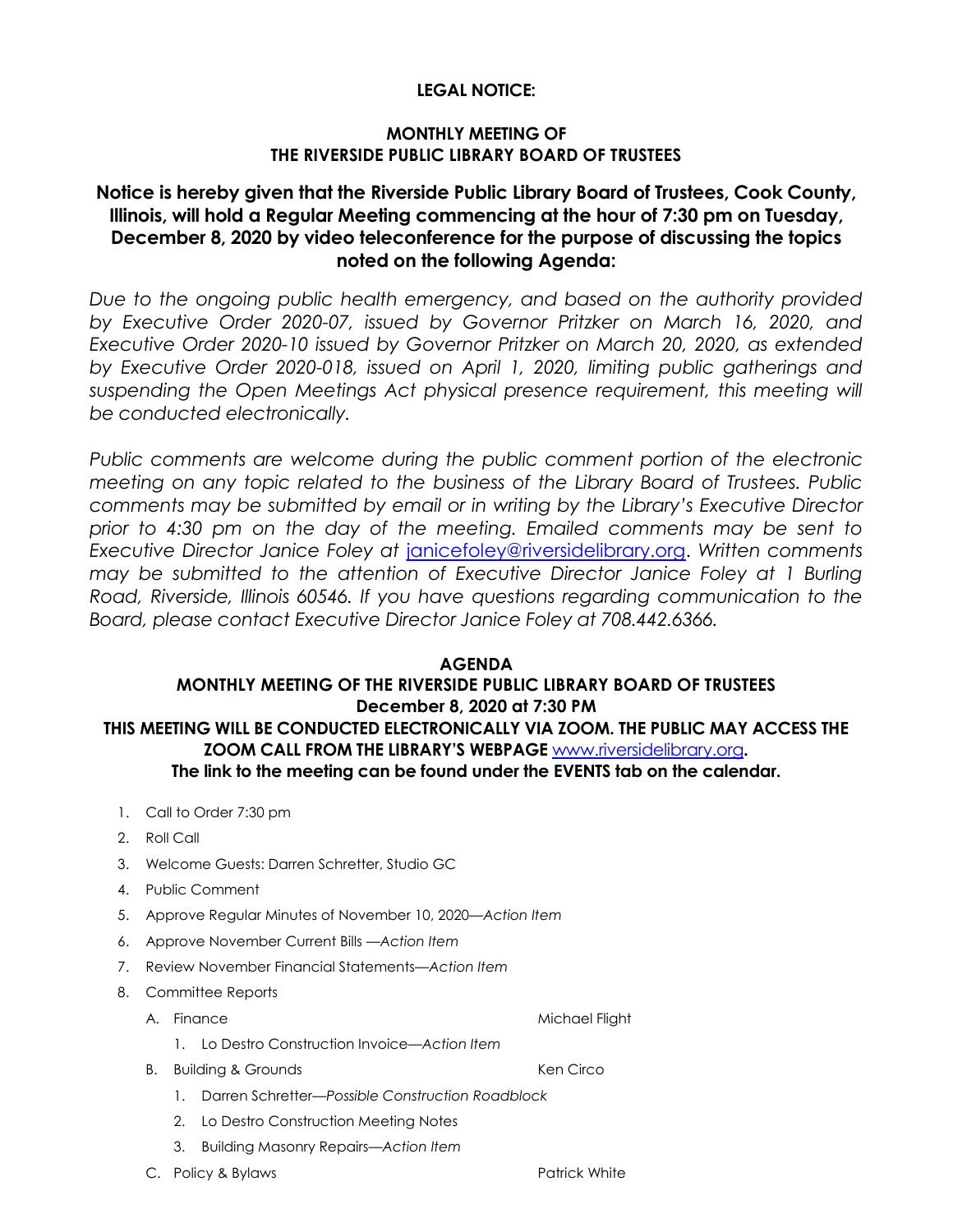- 1. Bylaws of the Board of Trustees*—Action Item*
- 2. Bloodborne Pathogens Policy*—Action Item*
- 3. Cell Phone Policy*—Action Item*
- 4. Community Service Volunteers Policy*—Action Item*
- D. Technology and the matter of the Michael Hagins E. Communications Jen Pacourek & Courtney Greve Hack 9. Staff Reports: November A. Children & Youth Services Manager Nora Durbin B. Patron Services & Computer Services Manager Sharon Shroyer C. Information Services Diane Silva D. Monthly Statistics 10. Director's Report and Table 10. Director's Report 11. Unfinished Business 12. New Business A. 2021 Board Meeting Dates—*Action Item*
- 13. Announcements
- 14. Correspondence & FYIs
- 15. Executive Session
	- A. Library Director's Evaluation —*To discuss the appointment, employment, compensation, discipline, performance or dismissal of specific employees of the public body (5 ILCS 120/2(c)(1))*

*The Board of Trustees may decide, by a roll call vote, to convene in executive session if there are matters to discuss confidentially, in accordance with the Open Meetings Act.*

16. Adjournment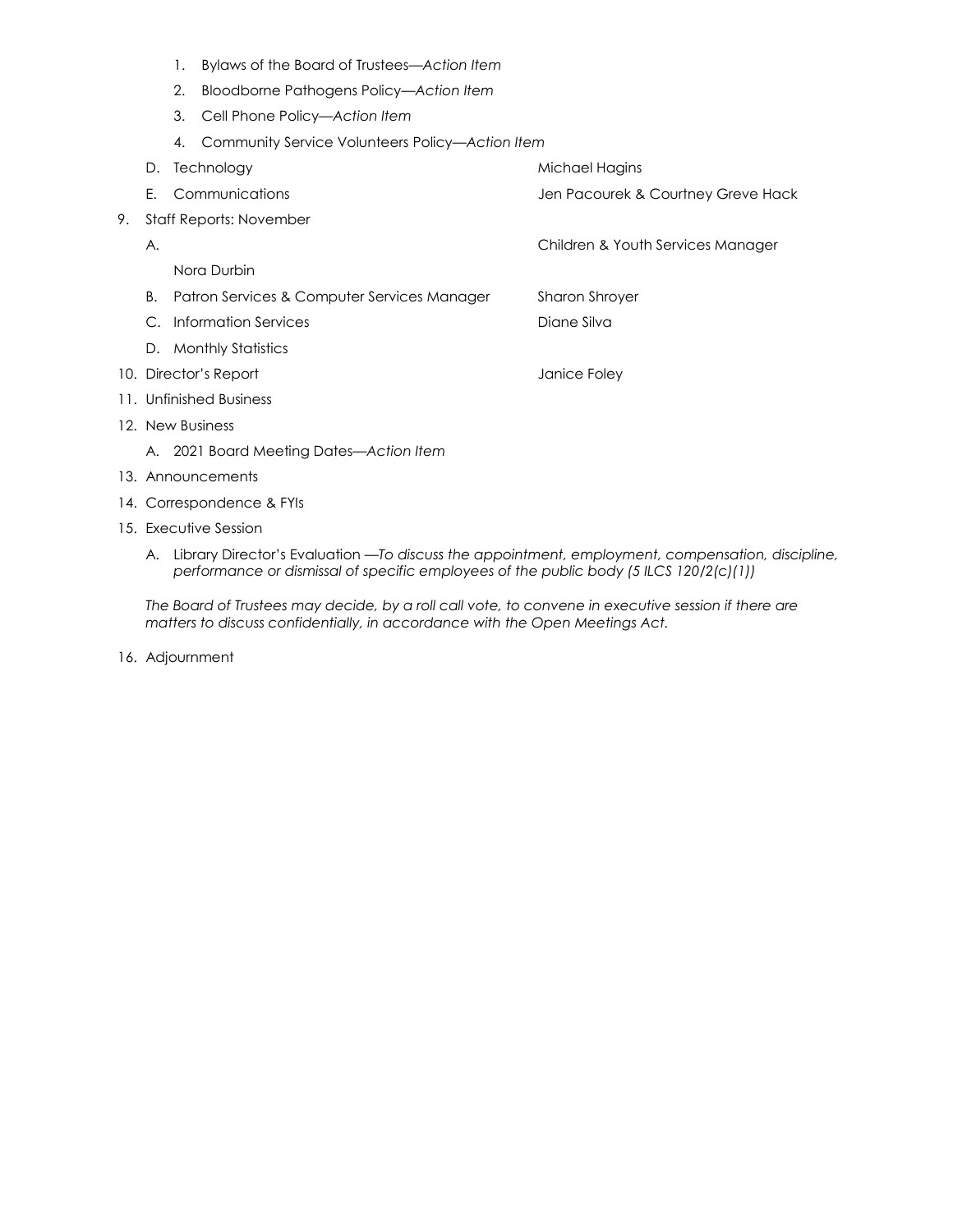# **Minutes of the Regular Board Meeting of the Riverside Public Library Board of Trustees November 10, 2020**

**Held Tuesday, November 10, 2020** by video teleconference via Zoom, called for 7:30 pm.

**In Attendance:** President, Joan Wiaduck; Vice President, Ken Circo; Treasurer, Michael Flight; Secretary, Courtney Greve Hack; Michael Hagins; Jen Pacourek; and Patrick White

**Also in Attendance:** Library Director, Janice A. Foley; Assistant Director, Diane Silva; Bookkeeper, Jane Wilhelm; Administrative Assistant, Christine Legan

Called to order at 7:31 pm by President Joan Wiaduck.

### **Review of Minutes**

Michael Flight moved, and Ken Circo seconded, that the Board approve the minutes of the October 13, 2020 regular meeting. Ayes: Circo, Flight, Hagins, Pacourek, White Nays: None Abstained: None The motion passed.

Courtney Greve Hack arrived at 7:33

### **Review of Current Bills**

Michael Flight moved, and Jen Pacourek seconded, that the Board approve the payment of payroll checks for department numbers 001 through 004, and accounts payable check numbers 22003 through 22009, 22022 through 22040, and 22045 through 22058 in the total amount of \$223,574.38, which includes payroll through October 31, 2020. Roll Call Vote: Ayes: Circo, Flight, Greve Hack, Hagins, Pacourek, White Nays: None Abstained: None The motion passed.

## **Review of Financial Statements**

Michael Flight moved, and Jen Pacourek seconded, that the Board approve the financial statements for October 31, 2020, subject to audit. Roll Call Vote: Ayes: Circo, Flight, Greve Hack, Hagins, Pacourek, White Nays: None Abstained: None The motion passed.

## **Committee Reports**

## *Finance—2021 Operating Budget and 2020 Tax Levy, revised*

Ken Circo moved, and Michael Flight seconded, that the Board approve the 2021 Operating Budget and 2020 Tax Levy, with presented revisions. Roll Call Vote: Ayes: Circo, Flight, Greve Hack, Hagins, Pacourek, White Nays: None Abstained: None The motion passed.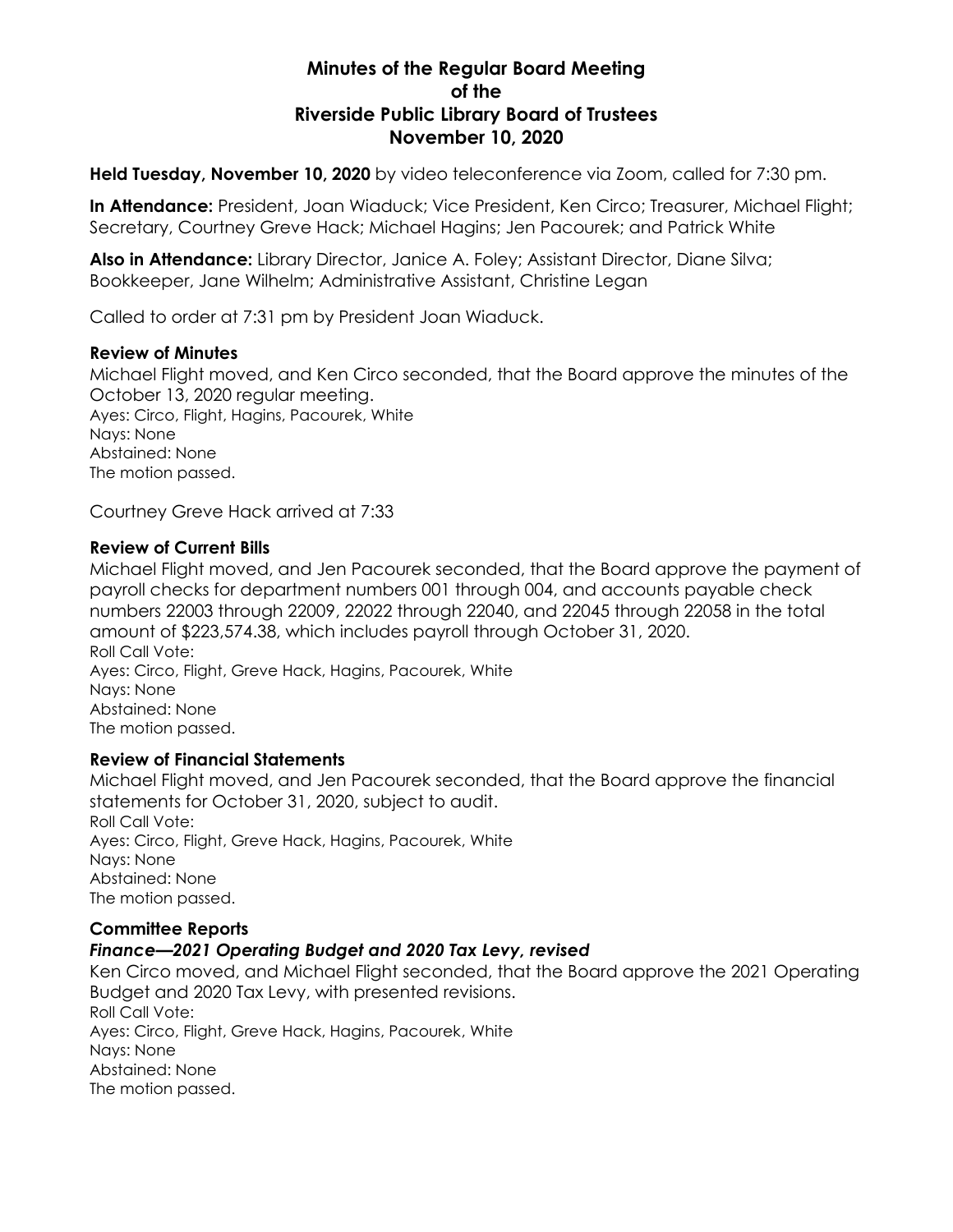## *Building & Grounds—Lower Level Renovation Construction*

Several Board members toured the construction site and expressed their appreciation for the professionalism and neatness of the job site, and they were very pleased with the progress so far. Ken Circo stated that waivers of lien have been submitted and certificates of payment filed.

## *Building & Grounds—Elevator Repair*

Colley Elevator has received all of the parts necessary for the elevator repair, but they have been delayed by staff testing positive for COVID. They hope to begin construction in December and expect that work will be completed within two weeks.

## *Building & Grounds—Tree Trimming*

Joan Wiaduck stated that she called Michael Collins regarding tree overgrowth close to the Library, and he came out to trim the trees at no charge.

# *Building & Grounds—Library Maintenance*

The Board discussed Library maintenance suggestions made by Patrick White after he toured the Library with Diane Silva last week. The Library Director will be getting an estimate for an inspection of all the windows for leaks and damages. Other issues discussed included inspecting the fireplace masonry, calling Higgins Glass for an inspection and cleaning of the glass art installation in the atrium, installing a brass marker for the Scuffy Gross sled, covering the painting in the atrium to protect it from construction dust, consulting Colorsmith regarding the stained glass windows, and fundraising options to encase the Donald Farnham flag.

# *Technology*

Mike Hagins stated that the phone system has been ordered and will be installed by the end of the year. The Library Director has an upcoming phone call with the company to discuss installation and training.

## *Communications—Library Aware*

Jen Pacourek congratulated Diane Silva for her work with LibraryAware and for the highlighting and recognition that our small library has since received.

## *Communications—Newsletter*

Diane Silva stated that most of the upcoming Library programs are broadcast through LibraryAware, but that perhaps a Communications committee meeting is necessary to plan a future newsletter. The Board discussed ways that the Library could update the public on the progress of the renovation, including social media posts and photos.

## **Staff Reports**

The Board reviewed the staff reports and discussed the success of the Family Game Night.

## **Director's Report**

The Board reviewed the Library Director's report. The Library Director discussed her visit to the Merchandise Mart with Diane Silva and Nora Durbin to browse showrooms for furniture options for the lower level.

## **New Business**

# **Elevator Repair/Public Restrooms**

Ken Circo moved, and Michael Flight seconded, that there will be no public access to the restrooms during the elevator construction, and that the Library will publicize this information for patrons.

Ayes: Circo, Flight, Greve Hack, Hagins, Pacourek, White Nays: Flight Abstained: None The motion passed.